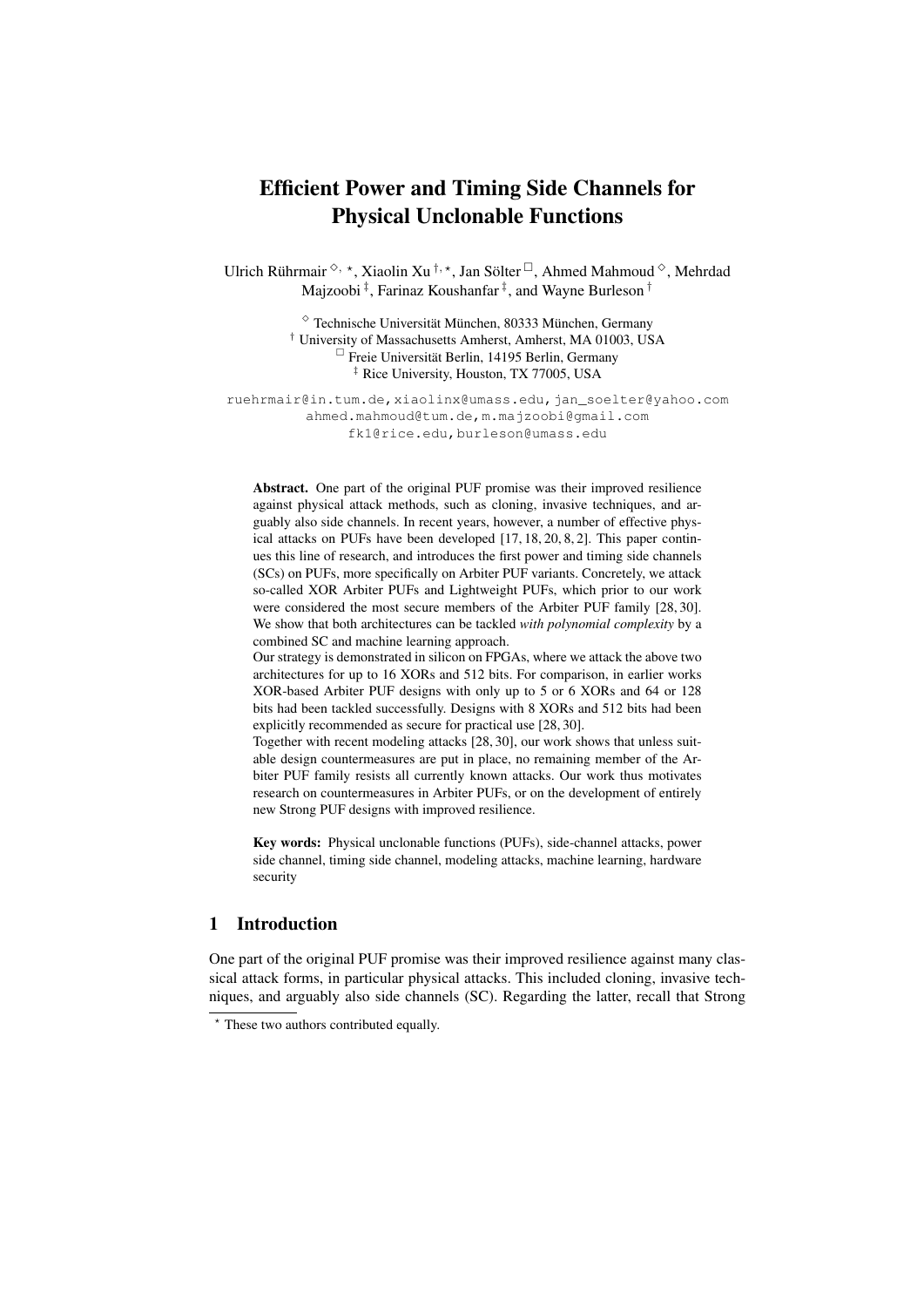PUF based identification schemes [22] do not require a standard key that is processed bit by bit, a fact that arguably led to hopes about improved SC resilience within the community.

Recent years have put these assumptions to the test, but sometimes with a negative outcome. Let us start with non-physical attacks: Firstly, machine learning (ML) based modeling attacks have proven a more efficient threat than originally assumed. When the first of these attacks were put forward in 2004 [9], it was supposed that they could be thwarted by adding simple non-linear elements to Arbiter PUF designs, for example XOR gates or feed-forward loops. However, by improved ML algorithms, Rührmair et al. in 2010 and 2013 [28, 30] also tackled XOR-based Arbiter PUFs up to 64 or 128 bits and 5 XORs, and Feed-Forward Arbiter PUFs up to essentially arbitrary sizes. As a second, non-physical attack form, PUF protocol attacks have been devised in recent years. Since they are not in the focus of this work, we refer interested readers to the literature on this topic [26, 25].

Also dedicated physical attacks on PUFs have been devised lately. For example, the physical unclonability of PUFs, one of their core properties, has been investigated more closely. It is obvious that complex three-dimensional objects like PUFs cannot be cloned atom by atom by current fabrication technology. Generating a *perfect clone* thus to date is infeasible. However, *functional clones* are easier to construct, i.e., PUFs that merely agree with the original in their challenge-response behavior. In a breakthrough effort, Helfmeier et al. [8] in 2013 were indeed able to functionally clone SRAM PUFs by tuning the power-up states of SRAM cells. Soon after, invasive attacks on SRAM PUFs have been presented by Nedospasov et al. [20] in 2013. The authors apply semiinvasive, single-trace, backside readout of logic states to to obtain the responses of SRAM PUFs. This compromises any secret keys that would be derived from these responses.

Around the same time, first side-channel attacks on PUFs have been investigated. In 2011, Merli et al. [17] demonstrated SC attacks on the error correcting (EC) module of PUFs. Their attack is indirect in the sense that it does not target the PUF itself, but a specific EC module of the PUF, working only for certain modules. Furthermore, Merli et al. reported electromagnetic analyses on ring oscillator PUFs in two consecutive works in 2011 and 2013 [18, 19]. Also in 2013, Delvaux et al. [2] exploited the instabilities of Arbiter PUF responses as side channel, implementing an idea originally suggested by Rührmair et al. in [28]. While the work of Delvaux et al. is quite fascinating due to the fact that it does not use any machine learning algorithms, it must be said that it performs slightly worse than pure machine-learning based modeling *without* side channels [28, 30, 2].

We continue this line of research, and introduce in this paper the first power and timing side channel attacks on PUFs. Our approach constitutes one of the first physical attacks on Strong PUFs [24, 27, 29] that can *notably increase* attack performance in comparison with existing, non-physical methods, specifically with pure modeling attacks [28, 30].

In greater detail, we devise power and timing SCs for XOR Arbiter PUFs and Lightweight PUFs that provide the adversary with information about the *cumulative* number of zeros and ones in the outputs of the *k* parallel Arbiter PUFs before the XOR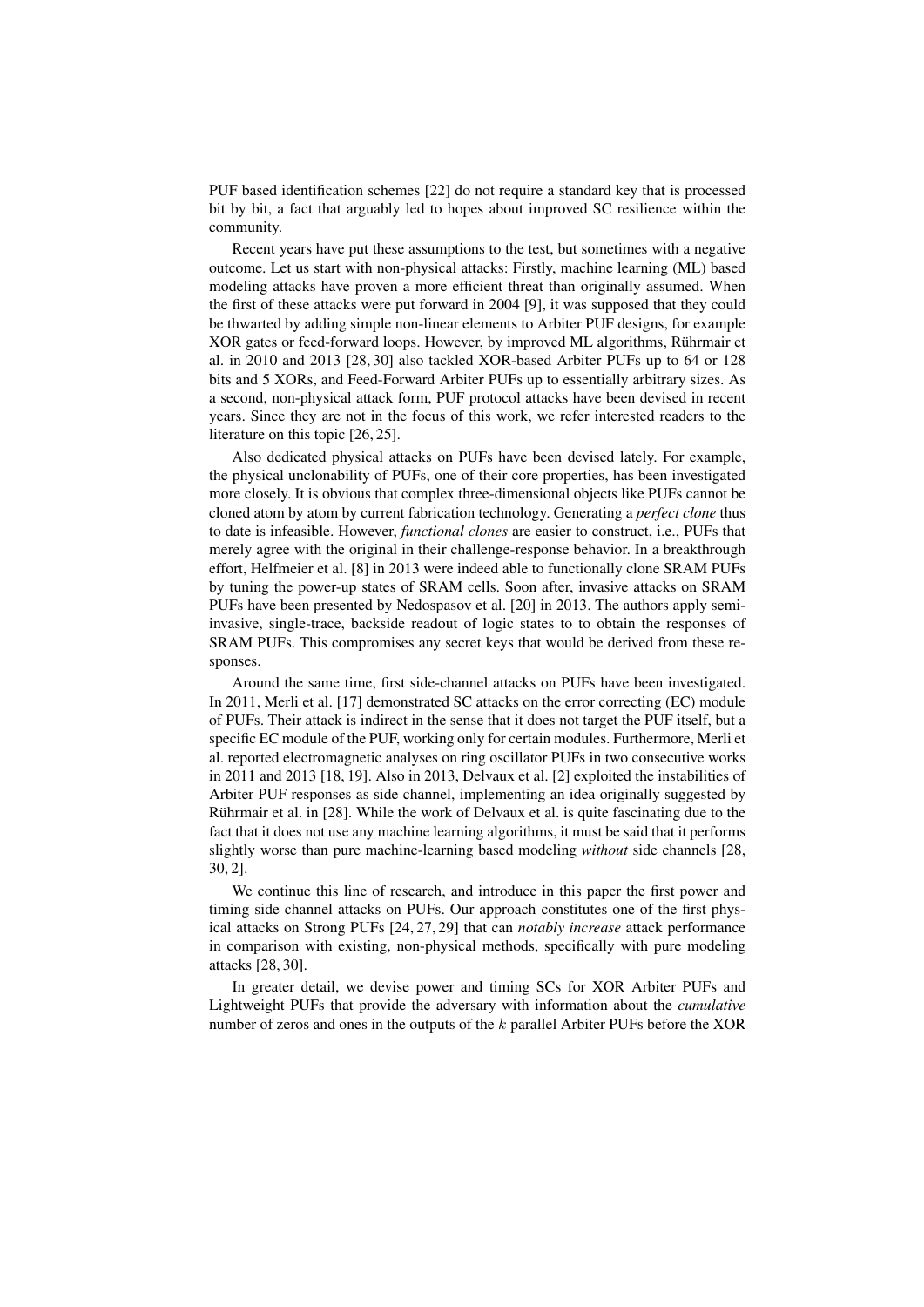gate. We then adapt existing machine learning (ML) techniques to efficiently exploit this information. This "hybrid" attack form can tackle XOR Arbiter PUFs and Lightweight PUFs with a *polynomial complexity* in their number of XORs, bitlengths, and number of required CRPs, while pure modeling attacks on these two PUFs have *exponential complexity* [28, 30]. We provide a full proof of concept on FPGAs, attacking XOR Arbiter PUFs and Lightweight PUFs for up to 16 XORs and 512 bits. Comparably large sizes of these two PUFs had hence never been realized before in silicon; in earlier works, already XOR Arbiter PUFs with 8 XORs and 512 bits had been explicitly suggested as secure [28, 30].

*Organization of this Paper* Section 2 provides the necessary background and methodology. Sections 3 and 4 describe the design and implementation of our power and timing side channels, respectively. Section 5 details our adaptation of logistic regression to incorporate SC information. Section 6 lists silicon results on FPGA implementations and provides an asymptotic peformance analysis. We conclude the paper in Section 7.

# 2 Background, Methodology, and Definitions

*Background on XOR Arbiter PUFs and Lightweight PUFs.* Together with SRAM PUFs, the Arbiter PUF family [7, 31] is arguably the best studied PUF design, and also the most popular implementation of so-called "Strong PUFs" [24, 27]. Nevertheless, a large number of its members have been attacked successfully by so-called modeling attacks in recent works [28, 30]. The currently *only* remaining Arbiter PUF variants which partly resist modeling, since they cause exponential modeling efforts (i.e., exponential training times of the ML algorithm), were so-called XOR Arbiter PUFs [9, 31] and Lightweight PUFs [11].

In an XOR Arbiter PUF, *k* Arbiter PUFs are used in parallel, and the same, multi-bit challenge is applied to all of them. The final, one-bit response is defined as the XOR of all the parallel *k* outputs [9, 31]. In a Lightweight PUF [11, 28], again *k* Arbiter PUFs are used in parallel, but different challenges  $C^1, \ldots, C^k$  are applied to them, all of which are generated by some "input mapping" from a single, global challenge *C* (see [11] for the details of the mapping). The *k* outputs of the single Arbiter PUFs are used (without error correction) as input to a postprocessing function, which XORs subsets of them together in order to produce an *m*-bit output string (see again [11] for details). From a machine learning and modeling perspective, the optimal bit security is achieved if *all* of the *k* outputs are XORed to produce a *single bit output* [28, 30]. Therefore earlier works [28, 30] focused exactly on this case and on this special architecture of the Lightweight PUF, and so do we in this paper. If nothing else, this evaluates the maximally achievable bit security in a Lightweight PUF architecture. Using the same Lightweight PUF variant as [28, 30] also allows a fair comparison with our results.

*FPGA Implementations.* We implemented the above XOR Arbiter PUFs and Lightweight PUFs on Xilinx Spartan-6 FPGAs. In order to balance FPGA routing asymmetries, a lookup table (LUT) based programmable delay line (PDL) has been implemented [13, 10, 15]. This is the standard approach for realizing Arbiter PUFs on FPGAs,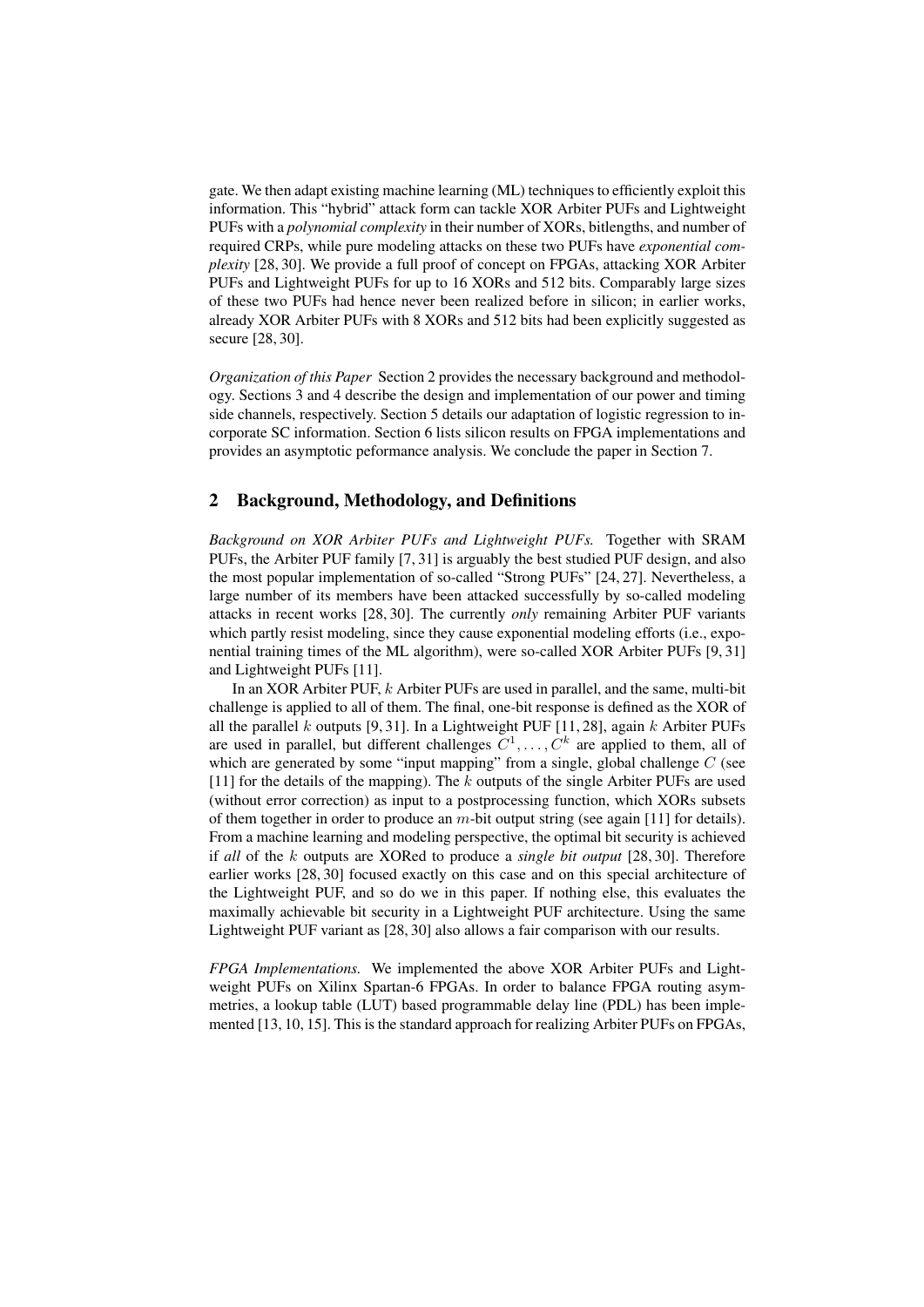and ensures a balanced output between zeros and ones in each single Arbiter PUF. For each CRP, majority voting over five repeated measurements of the response to the same challenge was performed in order to determine the final response. The challenges were generated by an n-bit maximal-length linear feedback shift register (LFSR) with polynomial  $f = 1 + x^1 + x^3 + x^4 + x^{64}$ .

*Machine Learning Definitions and Computational Resources.* Following [28, 30], we use the following definitions throughout the paper: The prediction error  $\epsilon$  is the ratio of incorrect responses of the trained ML algorithm when evaluated on the test set. The prediction rate is 1*−ϵ*. For all ML experiments throughout this paper, each test set consisted of 10,000 randomly chosen CRPs. The term  $N_{CRP}$  (or simply "CRPs") denotes the number of CRPs employed in an attack, i.e., the size of the training set. We used an Intel Xeon X5650 processor at 2.67GHz with 48 GB of RAM in all of our ML experiments, having a value of a few thousand Euros. All computation times (= "training times") are calculated for one core of one processor of this hardware.

### 3 Power Side Channels on XOR-based Arbiter PUFs

#### 3.1 Basic Idea of the Power Side Channel

Currently known pure modeling attacks on XOR-based Arbiter PUFs require training times of the ML algorithm that are exponential in the number of XORs [28, 30]. This makes it difficult to tackle XOR-based Arbiter PUFs with more than five or six single parallel Arbiter PUFs, and with bitlengths longer than 128, by pure modeling attacks [28, 30]. XOR-based Arbiter PUF architectures are therefore the currently most secure designs from the Arbiter PUF family. Our side-channel attacks now take a novel route: They gain additional information from the physical implementation of XOR-based Arbiter PUFs, and use this information to improve the ML computation times (i.e., training times) from exponential to polynomial.

One straightforward power side channel is to apply power (i.e., current) tracing to determine the transition from zero to one of the latches (i.e., the arbiter elements) in the single Arbiter PUFs. The power tracing is based on measuring the amount of current drawn from the supply voltage during any latch transition to one. We implemented a first SPICE simulation to validate this approach, and to verify the power consumption of an arbiter circuit with different loading outputs. Only one latch (i.e., arbiter circuit) is used in the simulation, but with three different outputs loading scenarios (i.e., floating output, output connected to one gate, and output connected to four gates). Figure 1 illustrates the results, and shows the different amount of current drawn for the three different output loading scenarios. The reason for having different values for the different loadings is that an additional amount of charges is required to charge the capacitance of each gate. Hence, the amount of drawn charges, which is the integration of the current curve, is linearly proportional with the number of loading gates. Taking this phenomenon into consideration, the amount of charges normally drawn in case of a floating load should be subtracted.

In XOR-based architectures with *k* parallel single Arbiter PUFs, the current that is drawn *in sum* and *altogether* in principle tells the (cumulative) number of latches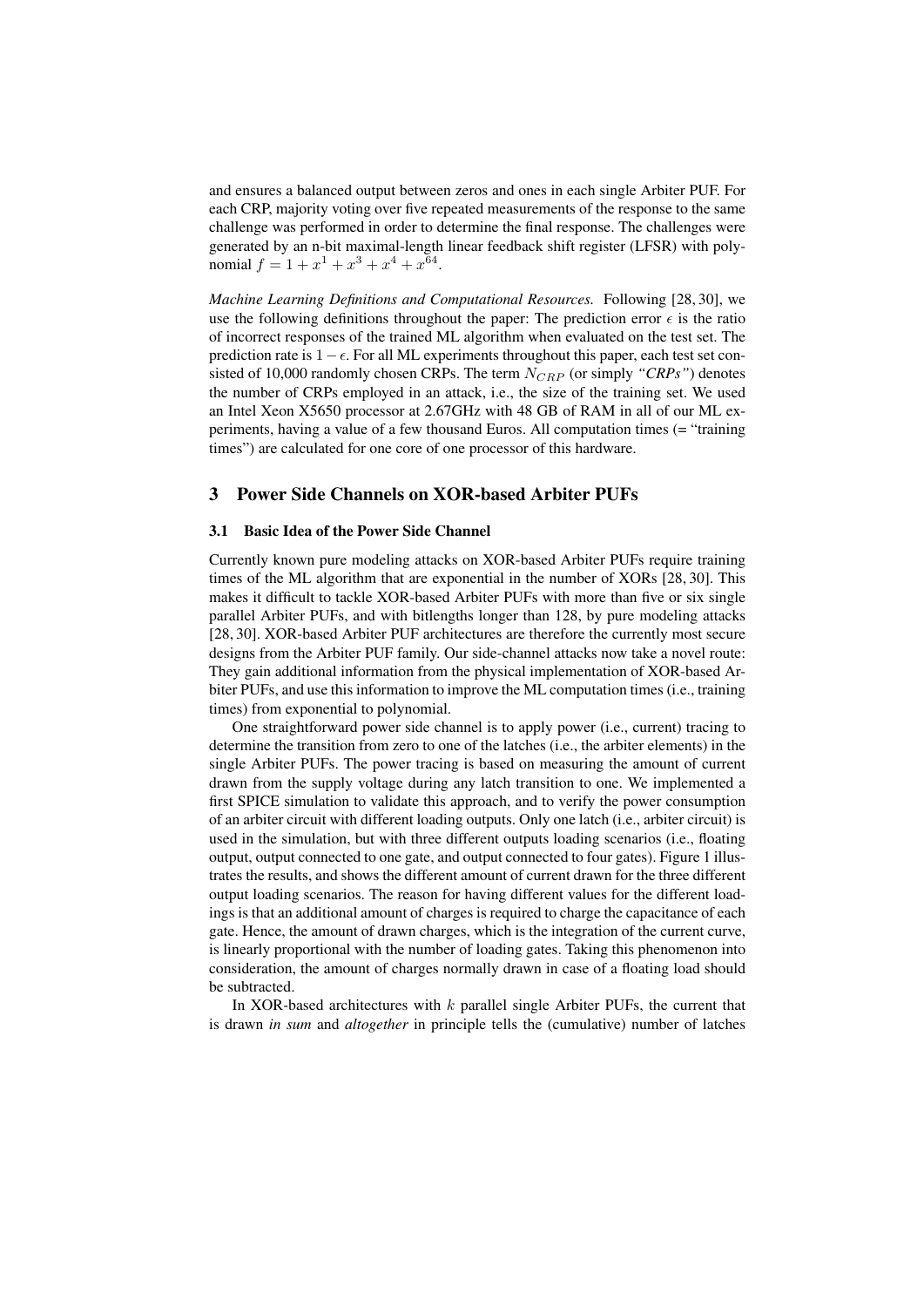

Fig. 1. The power tracking side-channel analysis for a latch that had a transition to 1, with different driving loads, in SPICE simulation. The inset is the amount of drawn charges, which is calculated from the area under each curve. The amount of charges is linearly proportional with the number of gates. The amount of charges normally drawn for a floating load should be subtracted.

that are zero, and the (cumulative) number that are equal to one. Please note, however, that it does *not* tell us *which* of the *k* parallel Arbiter PUFs had *which* output. If it did, CRPs from every single Arbiter PUF could be collected, and every single Arbiter PUF could be machine learned separately. As this is not possible, a more complicated strategy is required, in particular a way to exploit the cumulative number of zeros and ones beneficially in the ML process, as detailed in Section 5. But before we move on to the details of the ML process, we discuss the exact implementation of the side channels in this and the next section.

#### 3.2 Practical Implementation of the Power Side Channel

Measurement Noise To further validate the practicality of our power SC, we had to move beyond the simplifications of SPICE simulations, most notably the absence of supply and measurement noise and real process variations. We extracted the power trace of 30 sub-response patterns from Lightweight PUFs on FPGA (see Figure 2). However, we found that the 30 power traces are difficult to be differentiated from each other (as are their power consumptions). In other words, in practical implementations, a straightforward identification of the desired power side channel information from the measured power (current) traces appears infeasible.

There are two reasons for this problem: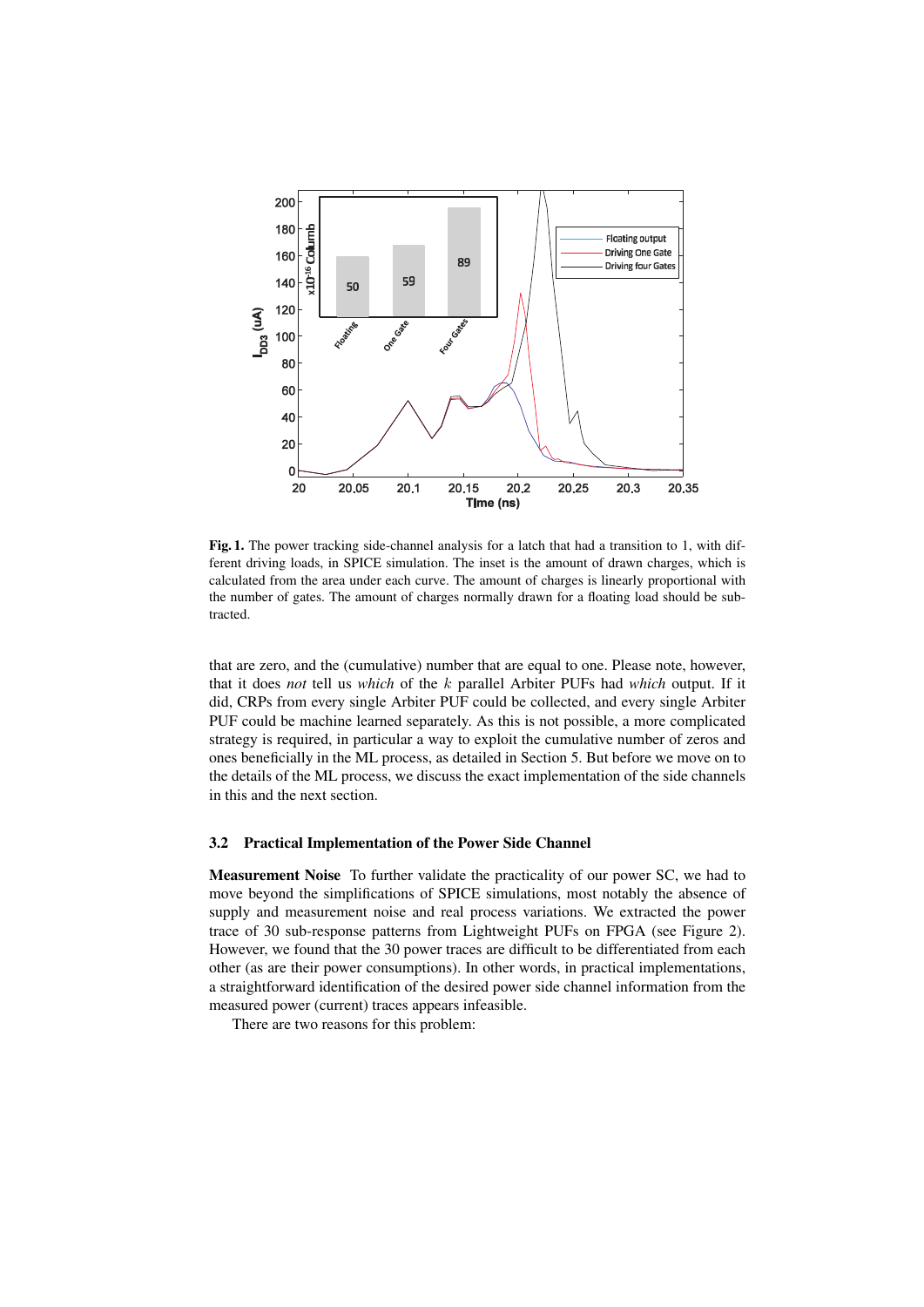

Fig. 2. Power trace of 30 different sub-responses, collected from FPGA, illustrating the difficulty of differentiating them from each other.

- 1. In real silicon Arbiter and Lightweight PUFs, the final XOR function usually consumes no more than 5% silicon resource of the whole design. Thus, it is difficult to extract the power consumption of XOR function, which consumes much less power compared with the whole circuits;
- 2. Unlike a simulated PUF, measuring real silicon PUF circuit is always impacted by the noise from supply voltage and measurement, which plays a negative role in extracting the desired power information.

To overcome this problem and maintain the feasibility of our power side channel, we developed a new, statistical signal processing strategy.

Our main objective is to extract the subtle power consumption of XOR gates and transform it into a recognizable format, which is correlated with the cumulative number of one or zero sub-responses. Even though the extra power consumed by active XOR gates is not directly extractable, it does really affect the whole power consumption. Thus, it should change the probability distribution functions (PDF) of the measured power leakage, if it can extract the probability distribution of leaked power information, the cumulative of one sub-responses can be inferred. For this purpose, we apply a "challenge-dependent responses estimation" method to calculate the PDF of every power trace collection.

The "challenge-dependent responses estimation" is implemented by comparing the power trace just before and after the generation of response to distinguish subtle changes. In the experiment, we measure the power trace of a single PUF response for totally *m* times, and record all of them in parallel. If denoting the generation time of the *ith* PUF response  $R_i$  as  $t_i$ , we can then filter out the two adjacent sections of power trace (length of which is  $T_i^{before}$  and  $T_i^{after}$  just before and after time  $t_i$ . Assume that  $T_i^{before}$  =  $T_i^{after}$ , then we divide each time slice into *n* parts with the collected power trace (current trace) data. Based on the divided current trace data, we can calculate the power consumption of each *n* part before and after the generation of response *R<sup>i</sup>* .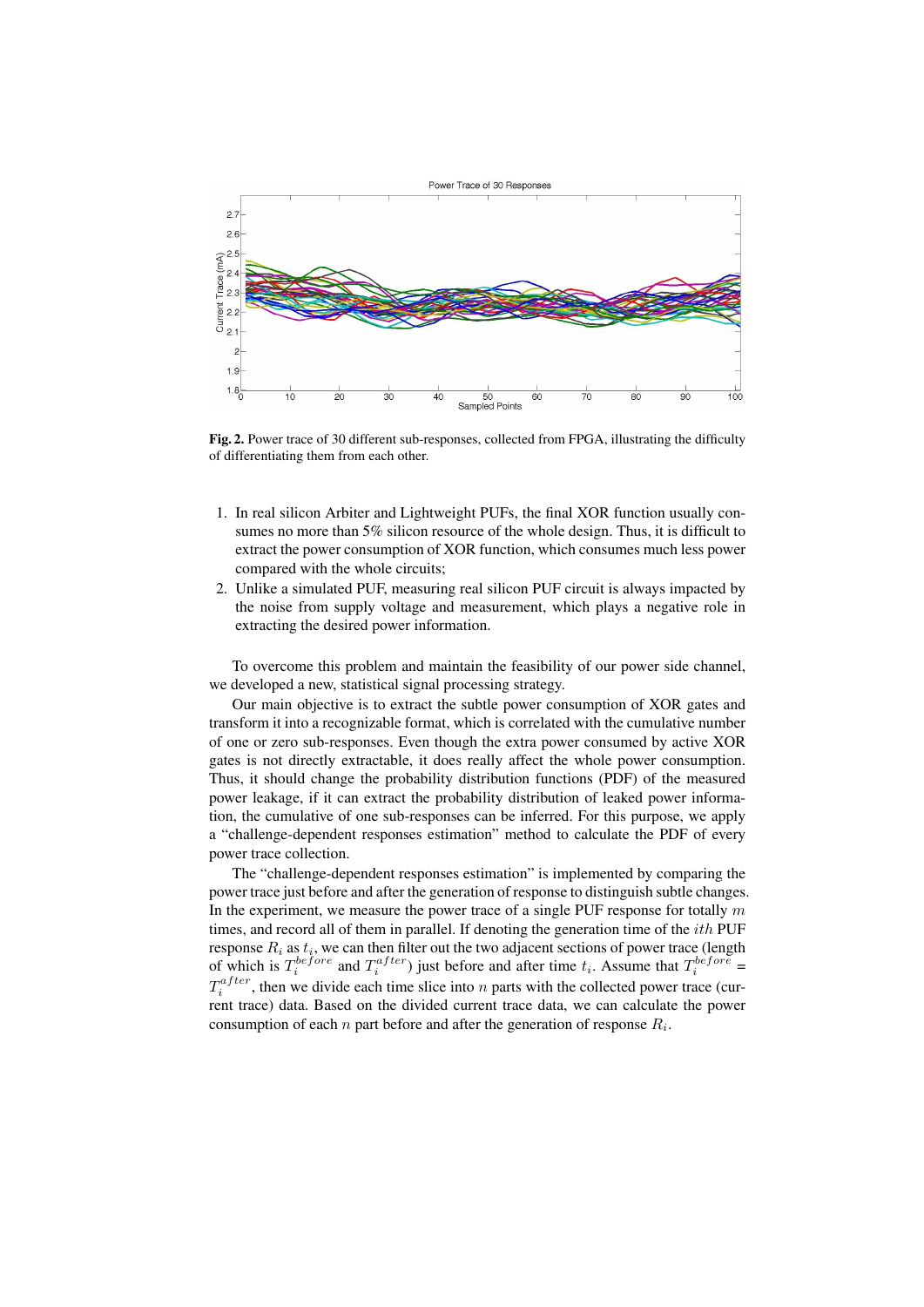By denoting power consumption of all the 2*∗n* parts of the *ith* PUF response under the *lth* measurement (totally *m* measurements are did as described above, thus, *l ∈*  $(1...m)$  as  $P_{lij}^{before}$  and  $P_{lij}^{after}$  respectively  $(j \in (1...n))$ , two matrices including the power consumption information of the *ith* response are obtained as:

$$
M_{i}^{before} = \begin{pmatrix} P_{11}^{before} & P_{12}^{before} & P_{13}^{before} & \dots & P_{1n}^{before} \\ P_{21}^{before} & P_{22}^{before} & P_{23}^{before} & \dots & P_{2n}^{before} \\ \dots & \dots & \dots & \dots & \dots \\ P_{m1}^{before} & P_{m2}^{before} & P_{m3}^{before} & \dots & P_{mn}^{before} \end{pmatrix}
$$
\n
$$
M_{i}^{after} = \begin{pmatrix} P_{11}^{after} & P_{12}^{after} & P_{13}^{after} & \dots & P_{1n}^{after} \\ P_{21}^{after} & P_{22}^{after} & P_{23}^{after} & \dots & P_{2n}^{after} \\ \dots & \dots & \dots & \dots & \dots \\ P_{m1}^{after} & P_{m2}^{after} & P_{m3}^{after} & \dots & P_{mn}^{after} \end{pmatrix}
$$
\n(2)

Based on the power trace processing above, we now denote the power information of a single PUF response with two matrix:  $M_i^{before}$  and  $M_i^{after}$ . Assuming that we totally collect *K* response bits, then the power consumption matrix for all responses can be described as (for brevity, "*b*" means before and "*a*" means after):

$$
M^{before/after} = \left(M_1^{b/a} \ M_2^{b/a} \ M_3^{b/a} \dots M_K^{b/a}\right) \tag{3}
$$

Due to the existence of environmental and measurement noise, the *m* parallel segmentations of measured power trace (such as  $P_{11}^{before}$ ,  $P_{21}^{before}$  *...*  $P_{m1}^{before}$  in Equation 1, and  $P_{11}^{after}$ ,  $P_{21}^{after}$  *...*  $P_{m1}^{after}$  in Equation 2) consumption would build *n* PDF respectively. Since we divide power trace slice into 2 parts (before and after), thus totally 2 *∗ n* PDF are generated for each response. As we discussed, though there is no directly leaked power information that we can extract for the XOR function, it impacts the probability distribution of the whole power trace. To convert the PDF information into the cumulative number of one and zero responses, we applied histograms method to describe the PDF, and then implement basic calculus computation to get the cumulative distribution function (CDF):

$$
C_j^{before/after}(x) = \sum_{x_j < x} PDF(X = x_j) = \sum_{x_j < x} p(x_j) \tag{4}
$$
\n
$$
j \in (1..n)
$$

Based on Equation.4, the original leaked power information can be transformed as CDF. To filter out the difference between two power trace segments: before and after time *t<sup>i</sup>* , and erase the impact of environmental and measurement noise, we then calculate the mean-squared-error (MSE) following Equation 5:

$$
MSE_j = E[(C_j^{before}(x) - C_j^{after}(x)^2], j \in (1..n)
$$
\n(5)

then, all of the  $n$  MSEs are summed up for a final sub-response estimation:  $E_i$ , which reflects and amplifies the impact of active XOR gates on leaked power:

$$
E_i = \sum_{j=1}^{n} MSE_j, \ j \in (1..n)
$$
 (6)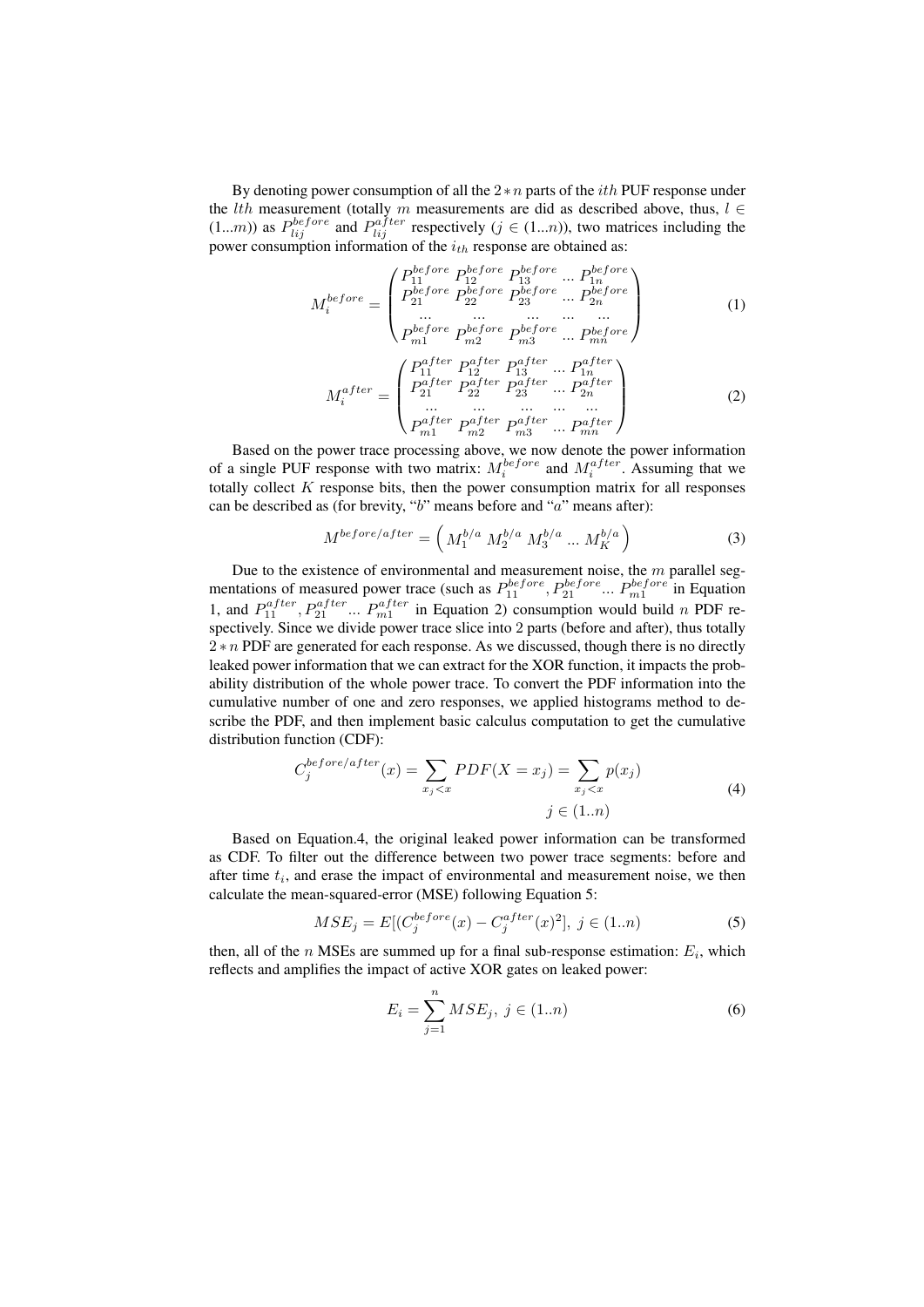With the proposed "challenge-dependent responses estimation" method, the power trace of different challenge-dependent responses patterns are transformed into an estimated value: "*Ei*". Thus, we can deduce the pattern of CRPs and integrate them within our proposed ML attacks.

Determining the Generation time of PUF Response In the previous paragraph, we applied the "challenge-dependent responses estimation" method to extract the power side channel information of active XOR gates, assuming that we know the generation time of the *ith* PUF response  $R_i$  as  $t_i$ . However, one additional problem is that in practice, *t<sup>i</sup>* is not a direct known parameter. In this last paragraph, we will now detail how we overcame this final problem.

If we randomly set a  $t_{i.random}$  as the generation time of response  $R_i$ , the power information of a certain PUF response  $R_i$  can be described as:

$$
P_i = P_{i.noise}^{before} + P_{i.oc}^{before} + P_{i. XOR}^{before} + P_{i. noise}^{after} + P_{i. oc}^{after} + P_{i. XOR}^{after}, \tag{7}
$$

where  $P_{i,noise}^{b/a}$  denotes the environmental and measurement noise (as before, "*b*" abbreviates before and "*a*" after  $t_{i\_random}$  here),  $P_{i.o}^{b/a}$  stands for the power consumption of "other circuitry", again before and after  $t_{i.random}$ , while  $P_{i,XOR}^{b/a}$  denotes the similar power information of XOR functional circuitry. Since based on the measurement, we can roughly tell the range of a PUF response generation time, we would have several choices of *t<sup>i</sup> random*. To determine the exact generation time of each PUF responses, we move the  $t_{i\_random}$  in the approximate time range, then we will get different power side channel informative patterns.

Since the PUF circuitry are measured for multiple times, and under the same environment, we can assume that for each response, we will have:

$$
P_{i-noise}^{before} \approx P_{i-noise}^{after} \quad and \quad P_{i.co}^{before} \approx P_{i.oc}^{after} \tag{8}
$$

thus, if we measure the power trace of a single PUF response for multiple times, we get:

$$
\sum P_{i,noise}^{before} - \sum P_{i,noise}^{after} \approx 0 \ and \ \sum P_{i,oc}^{before} - \sum P_{i,oc}^{after} \approx 0 \tag{9}
$$

Based on this algorithm, it is clear that only when  $t_i$  is set as the correct generation time, the  $E_i$  in Equation 6 is maximized.

# 4 Timing Side Channels on XOR-based Arbiter PUFs

As with our power side channel, the objective of the timing side channel is providing additional information about the individual response bits (i.e., PUF output bits) even though the response bits are XOR'ed together for providing the output. Assume that *k* response bits  $\{r_1, \ldots, r_k\}$  are XOR'ed to form a single output bit  $b_{out}$ . (Note that a k-input XOR shall consist of several stages of smaller XOR gates. For the sake of demonstration, assume that the delay of the response bit  $r_i$ , denoted by  $t_{r_i}$  follows a certain order, say  $t_{r_1} \leq t_{r_2} \cdots \leq t_{r_{k-1}} \leq t_{r_k}$ ). Our timing side-channel approach is based on a delay measurement circuit, which can be used to characterize the delay length of different patterns of *k* response bits  $\{r_1, \ldots, r_k\}$ .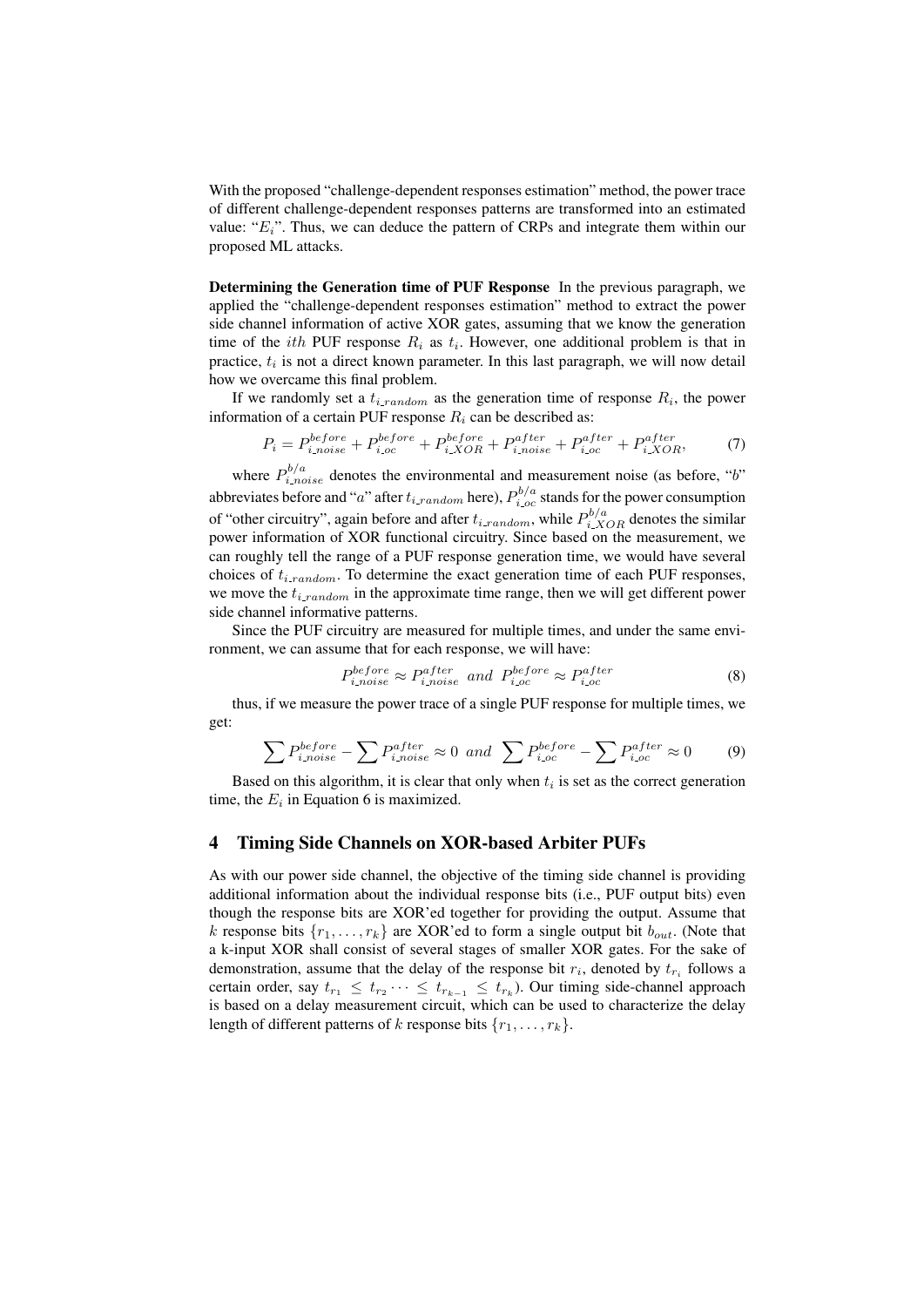#### 4.1 Timing Characterization Method

Every ASIC manufactured chip undergoes a set of structural and functional tests which measure/ evaluate the IC's physical and logical properties respectively. Measuring the delay of certain combinational paths in the circuit is a part of standard structural testing. Since the internal combinational paths are typically inaccessible, the timings are indirectly inferred from the FF outputs using clock sweeping. The FF values can be set using a testing scan-chain while all the FFs are connected to the global chip clock. The pertinent chip is referred to as Circuit Under Test (CUT). The frequency of this clock is swept in a continuous monotonic fashion from a high to low value while the path under measurement is toggled using the logic at the input FF. When the frequency is higher than the path delay, the output FF does not have enough time to settle which is called a "fail". Once the frequency approaches the path delay, the output FF sets to the correct value (from the initial reset dictated by the scan chain) which is the "pass" state. The frequency at which this transition occurs denotes the path delay and this overall testing method is called pass/fail timing test.

On our FPGA testbed, the pass/fail timing tests have to be implemented by reconfiguration. We adopt the measurement circuitry from [14, 15] that is demonstrated in Figure 3. Note that because of the timing uncertainty around the FF metastability point, the toggle between the pass/fail states appears with a certain property. Thus, error density estimation followed by smoothing methods are used for inferring the exact toggle point from a set of stochastic measurements.

To estimate the probability of error at a certain clock frequency, an error histogram accumulator is realized using two counters. The first one is an error counter whose value increments by one each time an error occurs. The second one counts the clock cycles; after  $2<sup>N</sup>$  clock cycles, this counter clears (resets) the error counter and then restarts again, where *N* is the binary counters' size. The error counter value is stored in the memory one clock cycle before it is reset. Now, the stored number of fails normalized to *N* would yield the error probability value for each target frequency.



Fig. 3. The timing signature extraction circuit.

Next, we linearly and continually sweep the input clock frequency: in *Tsweep* seconds from  $f_i = \frac{1}{2T_i}$  to  $f_t = \frac{1}{2T_t}$ , where  $T_t < t_p < T_i$ . For each frequency sweep, a separate set of registers count the number of clock pulses. We use this counter as an accurate timer which records the frequency of the timing errors. This counter value is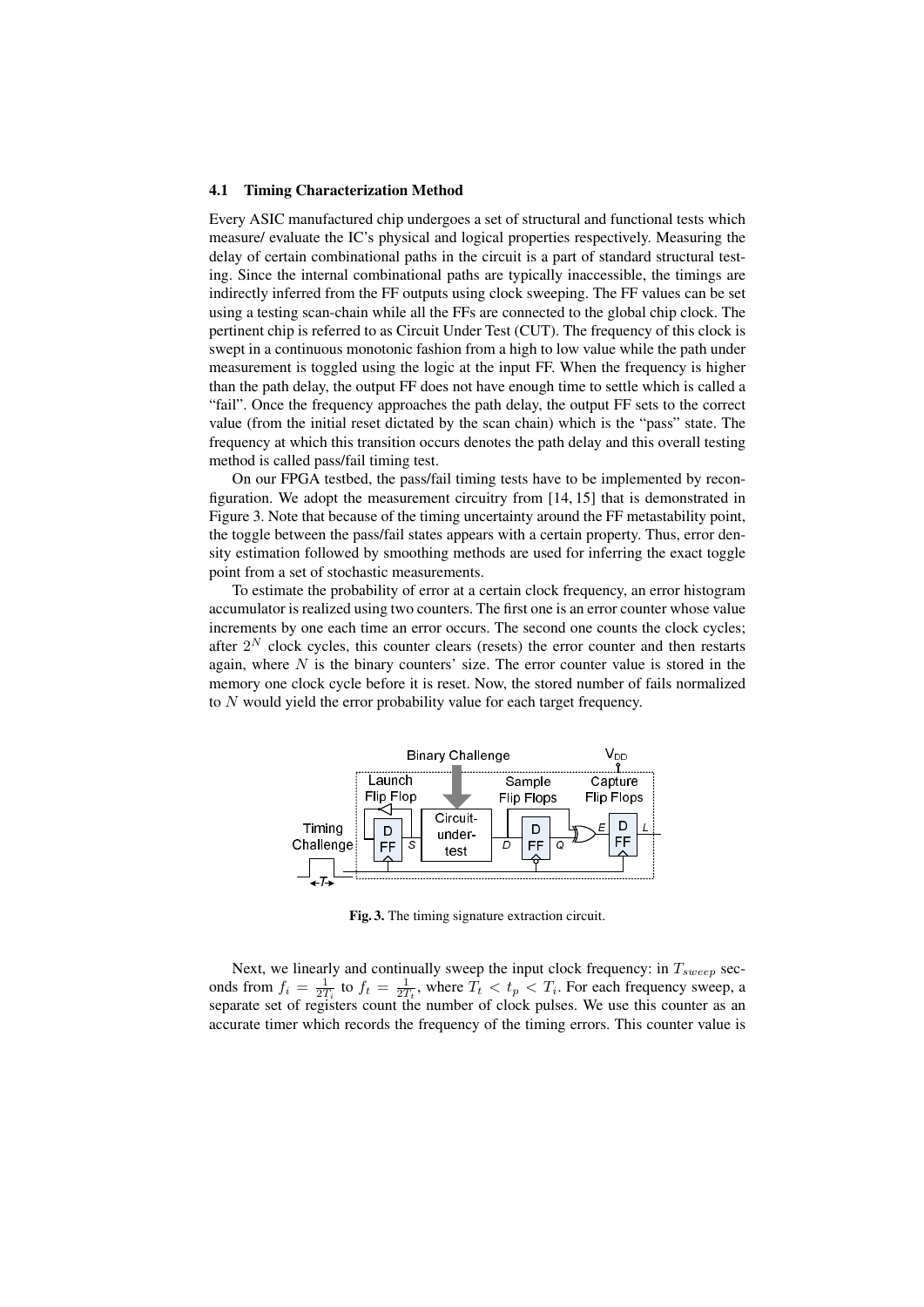retrieved every time the content of the error counter is written into memory. The system described above can be configured and utilized for extracting the delays of any CUT implemented on FPGA. We use this adaptation of pass/fail timing test to measure the delay between the FF storing the challenge input, to the output of the PUF which shall be stored in an output register. To prevent attacks, this output is measured after XORing the arbiter values. Note that the scanning for extracting delay values could also be performed in parallel to reduce the characterization time [14, 15].

#### 4.2 Characterization Accuracy

The resolution of the delay measurement, i.e., the measured delay's accuracy, is a function of a few factors: (i) the clock noise and skew, (ii) the sweeping frequency resolution, and (iii) the number of pulses at each frequency. The output of the characterization circuit is a binary zero/one (pass/fail) value. A real-valued output can be measured by repeating several (same width) clock pulses to the circuitry and accumulating the number of ones at the output. The resulting value, when normalized, shows the probability at which the timing errors occur for each input clock's pulse width. The more the input clock pulse is repeated, a higher sampling resolution and accuracy can be achieved.

For now assume that the clock pulse (of width *T*) is sent to the CUT for *M* times. Because of clock skew and phase noise, the characterization circuitry receives a clock pulse with width  $T_{eff} = T + T_j$ , where  $T_j$  is the additive jitter. Suppose that  $T_j$  is a random variable with a zero mean and symmetric distribution around its mean. The output probability is a continuous and smooth function of  $T_{eff}$ ; thus, approximating the probability by averaging shall be an asymptotically unbiased estimator as  $M \to \infty$ . Lastly, the minimum measurable timing is a function of the maximum clock speed at which the FFs can be run (maximum clock frequency). During a linear frequency sweep, a longer sweep time increases both items (ii) and (iii) and thus the characterization accuracy.

#### 4.3 Parameter Extraction

Thus far, we have described a system that measures the probability of timing errors for various clock pulse widths. The error probability can be fully represented by a set of few parameters; the parameters are directly related to the CUT delay and FF setup and hold times. It can be shown that the probability of timing errors shall be written as the sum of shifted Gaussian CDFs [14, 15]. The central limit theorem can determine the Gaussian nature of the error probabilities which can be explained by Equation 10 showing the parameterized error probability function.

$$
f_{\mathbf{D},\Sigma}(t) = 1 + 0.5 \sum_{i=1}^{|\Sigma|-1} -1^{\lceil i/2 \rceil} \left[ Q(\frac{t - d_i}{\sigma_i}) \right]
$$
(10)

where  $Q(x) = \frac{1}{\sqrt{2}}$  $\frac{1}{2\pi} \int_x^\infty \exp\left(-\frac{u^2}{2}\right)$  $\left(\frac{u^2}{2}\right)$  and  $d_{i+1} > d_i$ . To estimate the timing parameters, *f* is fit to the set of measured data points  $(t_i, e_i)$ , where  $e_i$  is the error value recorded when the pulse width is *t<sup>i</sup>* .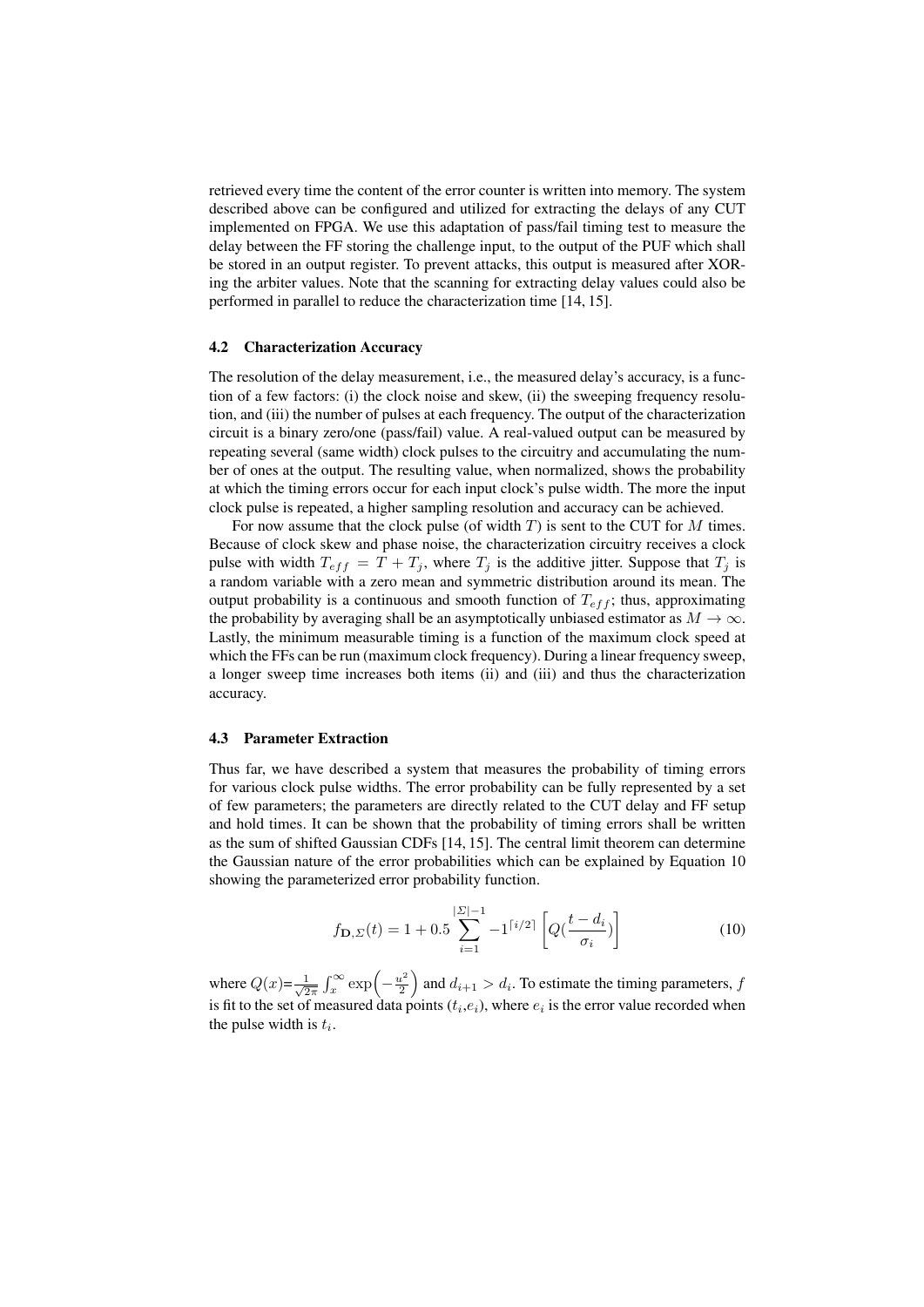#### 4.4 Side Channel Timing Analysis of XOR'ed Outputs

The pass/fail timing measurement above is able to estimate the delay of the overall PUF path (after XOR'ing). As we sweep the clock, we eventually get to a stable regime, i.e., the regime where the overall output does not change any more. However, before getting to this stable regime, there are clock periods for which only a few XOR inputs (i.e., response bits) change. Sweeping the clock frequency could yield the information about the approximate timing of the XOR inputs: every time one of the inputs to the XOR network, i.e., an arbiter output, changes, there will be a toggle. Even though it is not possible to distinguish the response bit that has changed, it is possible to estimate the number of flipping XOR inputs with a good probability. This number shall be vague if the timings of two or more response bits coincide. Since the probability of such a coincidence is rather low, in most instances clock sweeping shall yield an approximation of the number of flipped XOR inputs, i.e., the cumulative number of zeros and ones among the single Arbiter PUF responses  $r_1, \ldots, r_k$ .

# 5 Adapting Machine Learning Algorithms to Side Channel Information

The question how (and if at all) SC information on the cumulative number of zeros and ones can be efficiently exploited in PUF modeling turned out to be highly non-trivial. Eventually, we found a gradient based optimization similar to the logistic regression (LR) algorithm of [28, 30]. The following treatment assumes some familiarity with this algorithm and with the work in [28, 30].

Let  $r_i(C) \in \{0,1\}$  be the output of the *i*<sup>th</sup> Arbiter PUF within a *k*-XOR Arbiter PUF (or within a Lightweight PUF with *k* parallel Arbiter PUFs) to a challenge *C*. The side-channel information then yields the number *n* of individual Arbiter PUFs with output one:  $n = \sum_i r_i(C)$ . It lies in contrast to the general setting of binary outputs in LR on an interval scale. Therefore, instead of optimizing the binary class probabilities [28, 30], we rely on minimizing the squared error between a side-channel model  $f(\mathbf{w}, C)$ and the actual outputs *n*:

$$
l(\mathcal{M}, \mathbf{w}) = \sum_{(C, t) \in \mathcal{M}} (f(\mathbf{w}, C) - n)^2.
$$

The corresponding gradient

$$
\nabla l(\mathcal{M}, \mathbf{w}) = \sum_{(C, r) \in \mathcal{M}} 2 \left( f(\mathbf{w}) - n \right) \nabla f(\mathbf{w}) \tag{11}
$$

is highly similar to the gradient in LR. We again applied the RProp update scheme (as in [28, 30]) to find a solution  $\hat{w}$  with minimal error *l*.

Assuming the standard linear additive delay model [9, 6, 28, 30], one obtains the following model of the side-channel information:

$$
f(\mathbf{w}, C) = \sum_i \Theta(\mathbf{w}_i^T \boldsymbol{\Phi}_i).
$$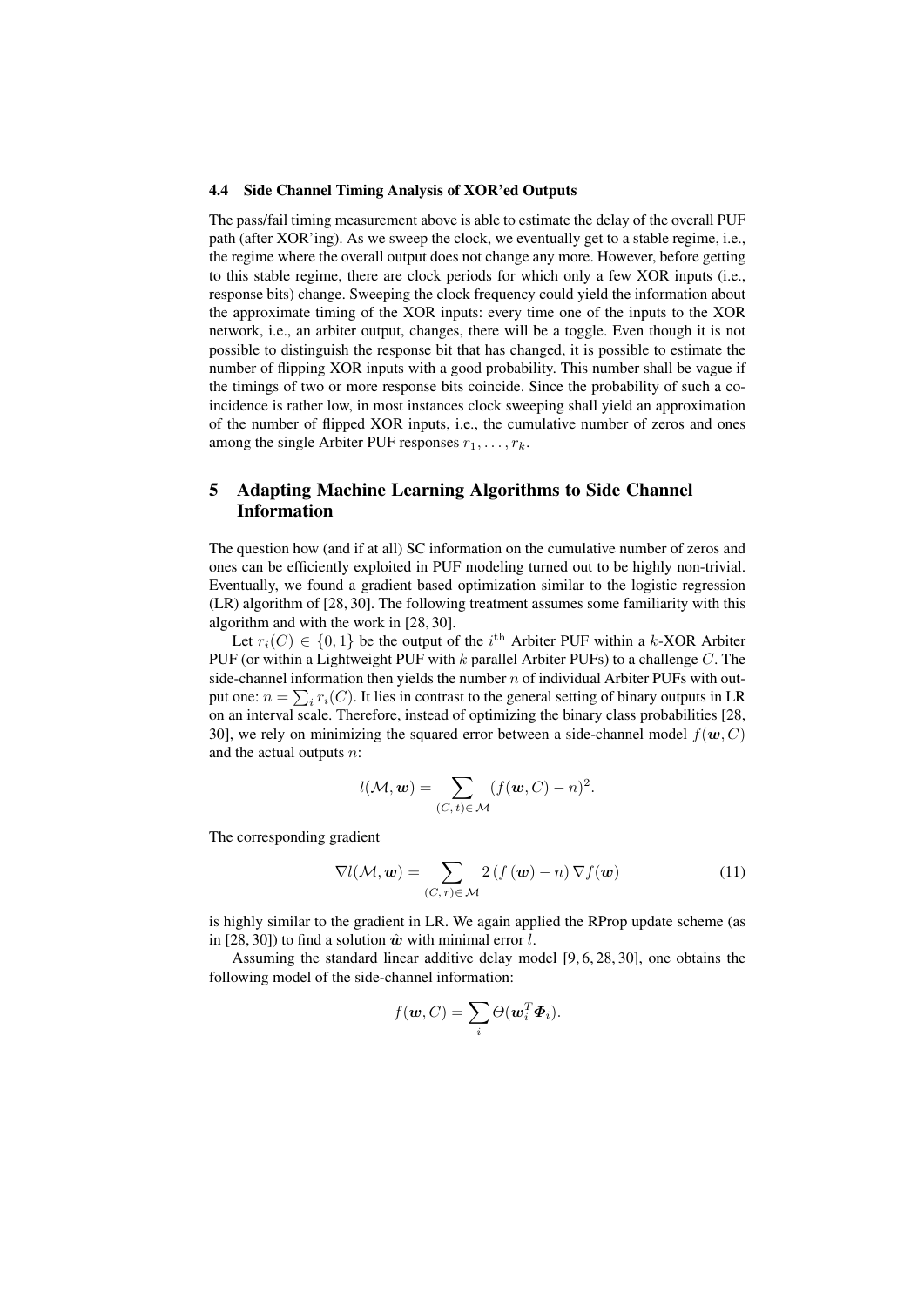Note that the model only depends on the direction, but not on the length *∥wi∥* of the weight vectors. That is, any two solutions  $w_i$  and  $\alpha w_i$ ,  $\alpha \in \mathbb{R}^+$  are equivalent. Therefore we might substitute the Heaviside function by the differentiable logistic sigmoid  $\sigma(x) = (1 + e^{-x})^{-1}$  to enable gradient based optimization. This is a reasonable substitution as  $\lim_{\|w\| \to \infty} \sigma(w^T \Phi) = \Theta(w^T \Phi)$  and, as noted above, a valid solution is unaffected by scaling of *w*.

As this substitution makes the model differentiable, we obtain the following gradient to insert in Equation 11:

$$
\nabla f(\boldsymbol{w}_j) = \sigma(\boldsymbol{w}_j^T \boldsymbol{\Phi}_j)(1 - \sigma(\boldsymbol{w}_j^T \boldsymbol{\Phi}_j)) \boldsymbol{\Phi}_j.
$$
 (12)

This gradient of an individual Arbiter PUF's weight vector  $w_j$  depends only on the value of the weight vector itself, being in strong contrast to the case without sidechannel information [28, 30]. The decoupling of individual Arbiter PUF updates thus drastically simplifies the ML problem, provided that side-channel information is available.

In addition to the above new regression, we applied a two step optimization methodology: First we optimized the PUF model based on the above process and gradient, using the side-channel information, until a fraction of  $f = 0.95$  percent of the final XOR Arbiter output was correctly reproduced. Secondly, we further refined and optimized the model with the "standard" LR algorithm applied in [28, 30] for 1000 iterations. This led to very low error rates around 2% or below. For all experiments, we used hundred times more CRPs than free parameters in the model, i.e.,

$$
N_{CRP} \approx 100 \times \text{bitlength} \times \text{no. of XORs.}
$$

Note that the above equation merely describes a linear CRP consumption in the problem parameters. This is in stark contrast to the exponentially growing complexities of pure ML attacks on XOR Arbiter and Lightweight PUFs [28, 30].

While our approach in the first step of the above methodology mostly converged to the global minimum, in a few cases it got stuck (i.e., the performance after 5000 iterations was worse than 5% remaining missclassifications). In this case, we restarted the algorithm with a different random initialization of *w*.

### 6 Results and Asymptotic Performance Analysis

We applied our adapted ML methods (see Section 5) to CRP data and SC information gathered from FPGAs (see Sections 2, 3, and 4), both for power and timing SCs. The results are presented in Tables 1 and 2. The attacks perform extremely efficiently, as we were able to successfully attack XOR Arbiter PUFs and Lightweight PUFs for up to 16 XORs and for bitlengths of up to 512 (timing SCs) and 128 (power SCs). No implementations of comparable sizes of these two PUFs in silicon had ever been considered or reported before. Furthermore, pure modeling attacks thus far had only been able to tackle the two PUFs for up 5 or 6 XORs and bitlength 64 [28, 30]. Both facts illustrate the impact and reach of our new method.

Tables 1 and 2 already indicate that the CRP requirments and computation times grow very mildly, with the same holding for the prediction errors. In order to quantify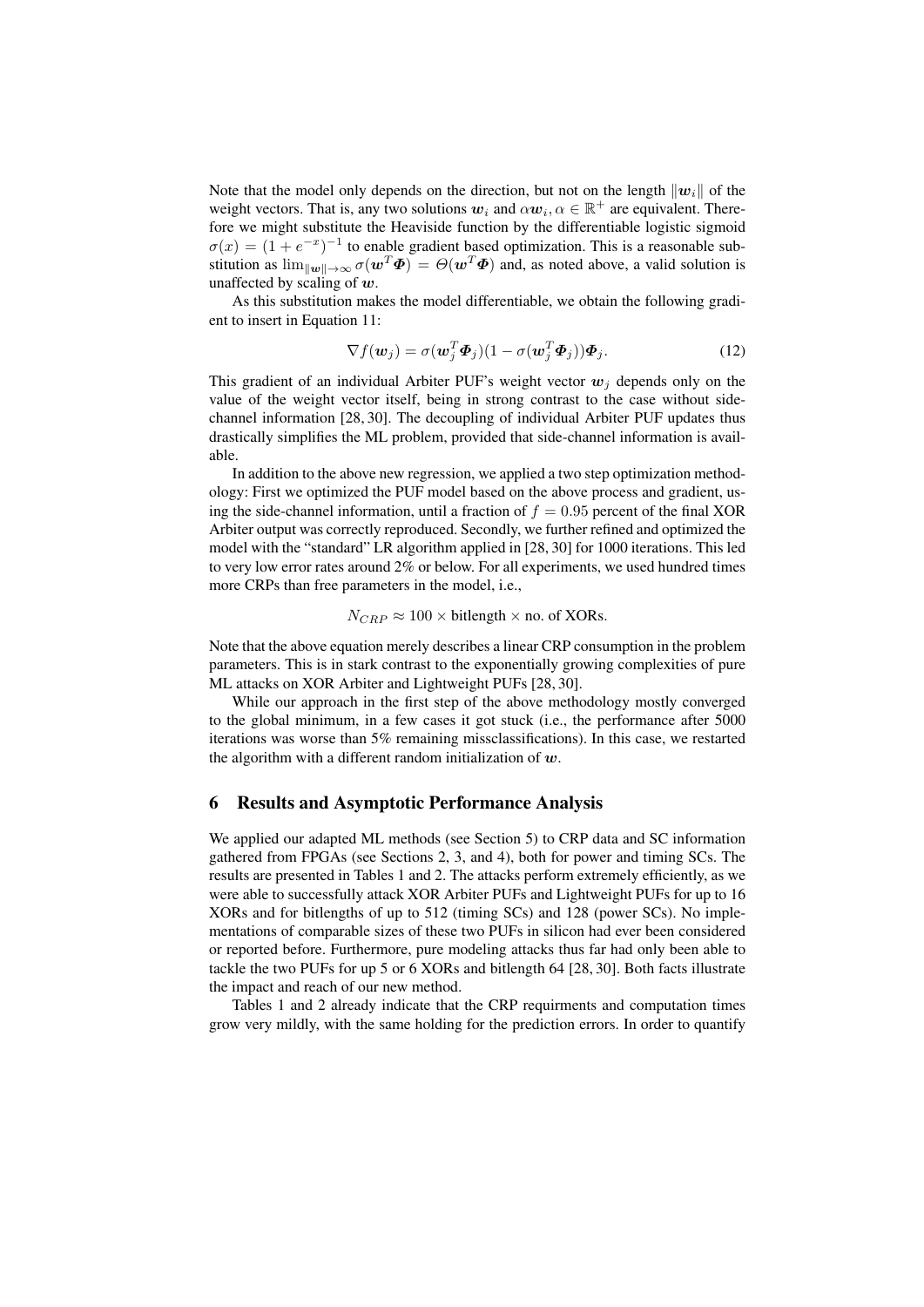| No. of      | <b>Bit</b> | <b>CRPs</b>     | <b>Prediction Rate</b> | <b>Training Time</b> | <b>Predict. Rate</b> | <b>Training Time</b> |
|-------------|------------|-----------------|------------------------|----------------------|----------------------|----------------------|
| <b>XORs</b> | Length     | $(\times 10^3)$ | <b>XOR Arb. PUF</b>    | <b>XOR Arb. PUF</b>  | <b>LW PUF</b>        | <b>LW PUF</b>        |
| 8           | 64         | 26              | 98.5%                  | $2 \text{ min}$      | 98.5%                | 1 min                |
|             | 128        | 51.6            | 97.5%                  | $12 \text{ min}$     | 98.2%                | $9 \text{ min}$      |
|             | 256        | 103             | $97.7\%$               | $1:35$ hrs           | 97.8%                | $1:00$ hrs           |
|             | 512        | 205             | 97.4%                  | $16:50$ hrs          | 97.5%                | $3:30$ hrs           |
| 12          | 64         | 39              | 98.1%                  | $16.5 \text{ min}$   | 98.5%                | $2 \text{ min}$      |
|             | 128        | 77.4            | 97.4%                  | 38.5 min             | 97.9%                | 24.1 min             |
|             | 256        | 154.5           | 97.1%                  | $3.8$ hrs            | 97.3%                | $1.75$ hrs           |
|             | 512        | 308             | 96.92%                 | 56.25 hrs            | 97.11\%              | $9.55$ hrs           |
| 16          | 64         | 52              | 98%                    | $37 \text{ min}$     | 98%                  | 7 min                |
|             | 128        | 103.2           | 97.5%                  | 2 hrs                | 97.5%                | 51.7 min             |
|             | 256        | 206             | 97.3%                  | $15.1$ hrs           | 96.9%                | $4.8$ hrs            |
|             | 512        | 410             | 96.5%                  | $102$ hrs            | 96.7%                | $20.2$ hrs           |

Table 1. Effectiveness of *timing* side-channel attacks on the XOR Arbiter PUF and Lightweight PUF (LW PUF), all carried out on FPGA implementations.

| No. of           | Bit    | <b>CRPs</b> | Prediction Rate   Training Time   Predict. Rate   Training Time |                  |               |                    |
|------------------|--------|-------------|-----------------------------------------------------------------|------------------|---------------|--------------------|
| XOR <sub>s</sub> | Length |             | $(\times 10^3)$ XOR Arb. PUF XOR Arb. PUF                       |                  | <b>LW PUF</b> | <b>LW PUF</b>      |
| 8                | 64     | 26          | 98.1%                                                           | $3 \text{ min}$  | 98.4%         | $1.25 \text{ min}$ |
|                  | 128    | 51.6        | 98%                                                             | $13 \text{ min}$ | 98.1%         | $9.25 \text{ min}$ |
| 12               | 64     | 39          | 98.3%                                                           | $11 \text{ min}$ | 98.2%         | $3.5 \text{ min}$  |
|                  | 128    | 77.4        | 97.3%                                                           | $47 \text{ min}$ | 97.8%         | $25 \text{ min}$   |
| 16               | 64     | 52          | 98%                                                             | 38 min           | 98%           | $6.5 \text{ min}$  |
|                  | 128    | 103.2       | 97.5%                                                           | $2:28$ hrs       | 97.5%         | $46.5 \text{ min}$ |

Table 2. Effectiveness of *power* side-channel attacks on the XOR Arbiter PUF and Lightweight PUF (LW PUF), all carried out on FPGA implementations.

this with yet more data points, we conducted comprehensive ML experiments on simulated CRPs and simulated SC data. The CRPs were generated by the linear additive delay model (LADM), similarly as in earlier ML experiments [28, 30]. We executed these simulated attacks on XOR Arbiter PUFs and Lightweight PUFs for 2, 3, . . . , 16 XORs, and with 64, 128, 256 and 512 bits. This means that we treated  $2 \cdot 15 \cdot 4 = 120$ different architectures in sum, investing hundreds of hours of computation time. The generated data points are shown in Figure 4, and fully confirm the suspected mild, actually cubic growth. For those cases where we also had silicon data for comparison (see Tables 1 and 2), the silicon and the simulated attacks performed very similarly, confirming both earlier conjectures [6, 28, 30] on the validity of the additive linear delay model, as well as the accuracy of our side-channel measurements. The empirically estimated computational complexity of our attacks is hence  $O(n^3)$ , or, in other words, low-degree polynomial, in the problem size. Furthermore, as indicated already in Section 5, the number of used/required CRPs is merely linear in the same parameter.

Two important aspect should not go unnoticed. Firstly, our power side channel is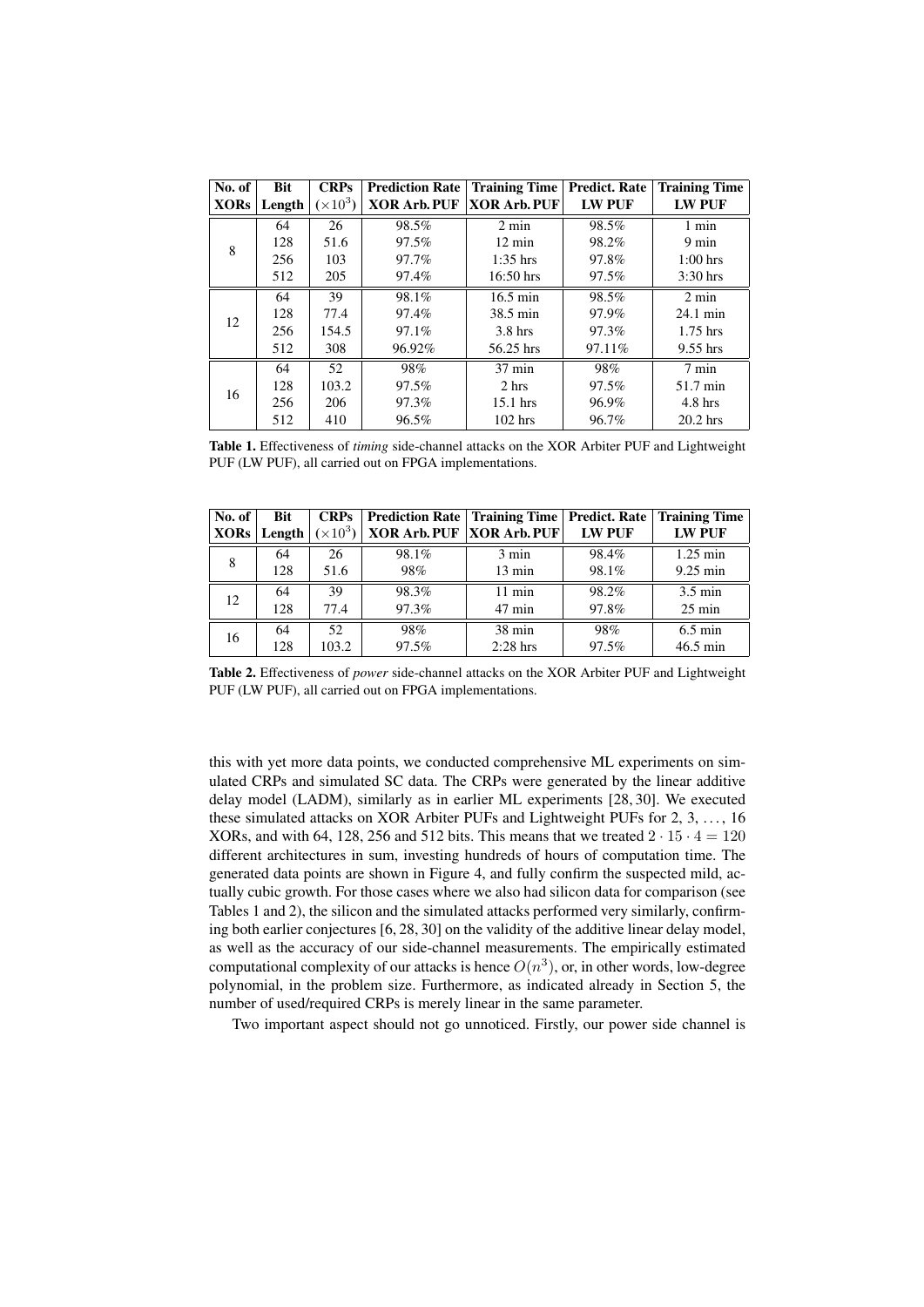

Fig. 4. The training times for our ML-algorithm on Lightweight PUFs (LW PUFs) and XOR Arbiter PUFs on a logarithmic scale. They show that the computational complexity regarding training times is cubic, i.e.,  $O(x^3)$ .

more noisy than the timing side channel. This had the effect that we could only handle bit lengths of up to 128 by use of the power SC. Improved, less noisy versions seem possible, but also non-trivial, and are left to future work.

Secondly, in the presence of side-channel information, our ML algorithms perform slightly faster on Lightweight PUFs than on XOR Arbiter PUF. Without side channels, the converse effect has been observed [28, 30]. Intuitively, the challenge input mapping of the Lightweight PUF creates a more diverse and stable information basis for the ML algorithm, which leads to faster convergence. A full, rigorous mathematical analysis of this effect will be conducted in future work.

### 7 Summary and Conclusions

In this paper, we introduced and implemented the first power and timing side channels (SCs) on PUFs, more precisely on XOR Arbiter PUFs and Lightweight PUFs. These two PUF designs were chosen by us due to their particular relevance: The Arbiter PUF family is arguably the most studied electrical Strong PUF design, and said two PUFs are the most secure representatives of this family according to recent work [28, 30]. Our two SCs consisted of (i) power tracing of the arbiter element (i.e., the latch) in Arbiter PUFs, and (ii) marking different response patterns with corresponding timing signatures. Both SCs tell us the *cumulative* number of zeros and ones in the outputs of the *k* parallel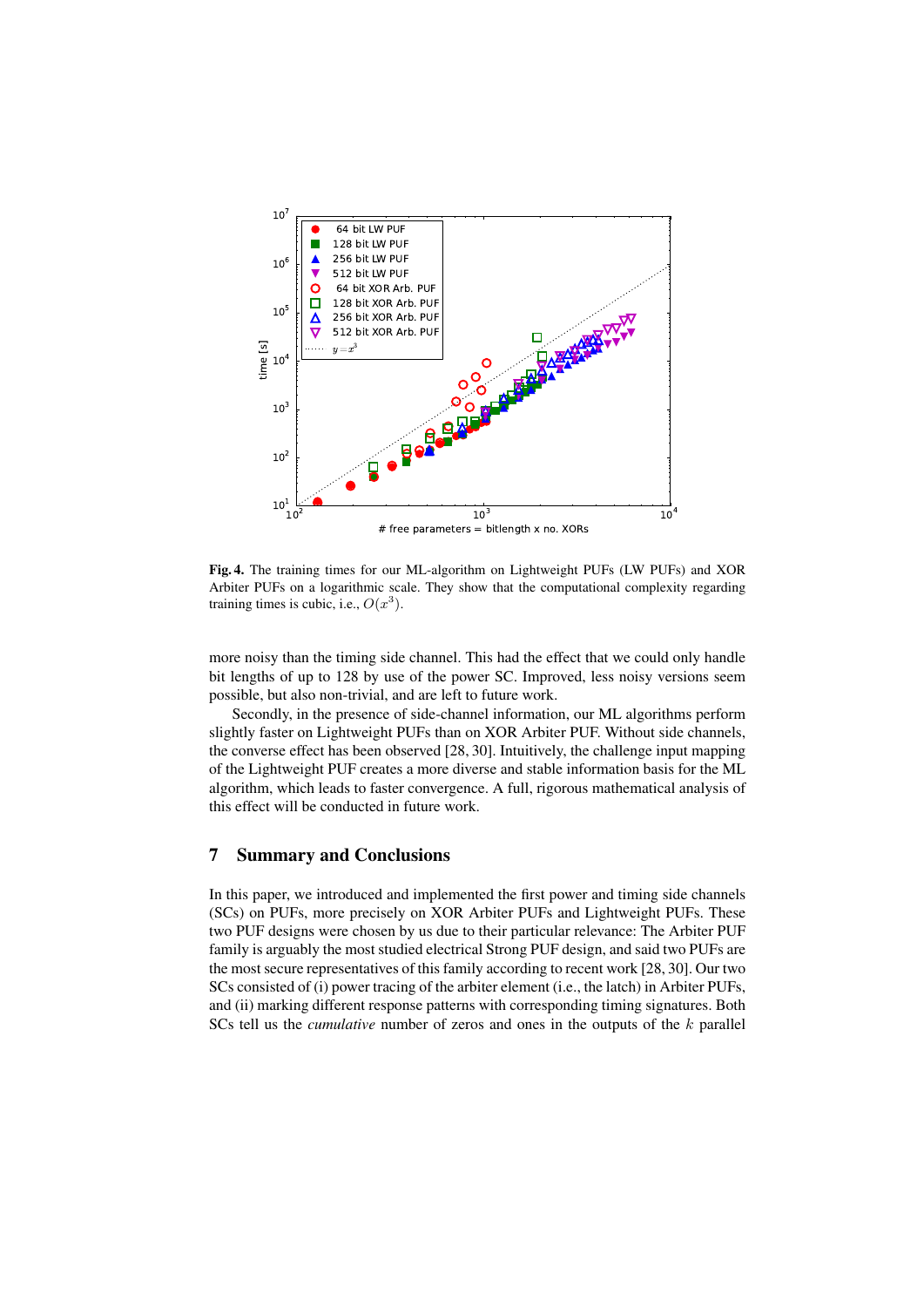Arbiter PUFs within XOR-based Arbiter PUF variants, such as the XOR Arbiter PUF or the Lightweight PUF. One main obstacle in exploiting the above SCs efficiently was that the attacker does not learn *which* of the single Arbiter PUF outputs is zero or one. This makes the cumulative information worthless at first sight. However, we were able to devise adapted, tailor-made ML algorithms, which can exploit the information very efficiently.

We carried out a full silicon proof of concept on FPGAs, attacking the two above PUFs for up to 16 XORs and bitlengths of 512 bits (by timing SCs) and 128 bits (by power SCs). Their smaller noise levels made timing SCs the yet more efficient tool, even though improved future versions of the power side channels seem possible. Interestingly, XOR-based Arbiter PUF variants had never even been *implemented* (left alone attacked) for comparable sizes in the literature, since already versions with 8 XORs and 512 bits had been recommended as practically secure against known attacks in earlier works [28, 30]. This may illustrate the relevance and strength of our results. A close asymptotic analysis on simulated CRP data furthemore showed that our attacks have only *cubic complexity*. This is a drastic improvement over the exponential complexity of state-of-the-art, pure modeling attacks [28, 30].

Our methods are the first physical attacks on Strong PUFs, i.e., on PUFs with many CRPs, that can notably increase attack performance. Overall, they imply that *as long as no suitable design countermeasures are put in place*, no currently existing architecture from the Arbiter PUF family can withstand all known attacks: "Standard" Arbiter PUFs as well as Feed-Forward Arbiter PUFs have been attacked by pure modeling attacks with polynomial complexity [28, 30]; and XOR-based variants such as the XOR Arbiter PUF and the Lightweight PUF are susceptible to the methods presented in this paper, which have polynomial complexity, too.

We did not explicitly deal with design countermeasures in this paper for space reasons. However, one conceivable strategy against power SCs could consist of using two symmetric, inverted output signals with two latches. This construction could neutralize and balance power consumption, regardless of the PUF's output. Interestingly, this could even be used to detect and stabilize output errors in Arbiter PUF variants, even though we did not follow this route in in this paper. Countermeasure against our timing SCs would probably have to focus on the construction of an isochronous hardware. Implementing such strategies is left to future, follow-up works.

We believe that the PUF attacks presented in this and other papers should be interpreted in a balanced fashion. None of them "kills" the field in its entirety. In our opinion, they are part of a natural consolidation process in the PUF area, similar to the consolidation that classical security primitives have undergone already some time ago. The occurence of this process could be seen as indication that the field is becoming increasingly mature. One typical byproduct is the insight that certain aspects are not as simple as originally believed, which may be disappointing at first sight. Overall, however, a sound consolidation will be beneficial to the field, eventually creating more research opportunities than it destroys. This paper could be seen as one (of many) steps within this process.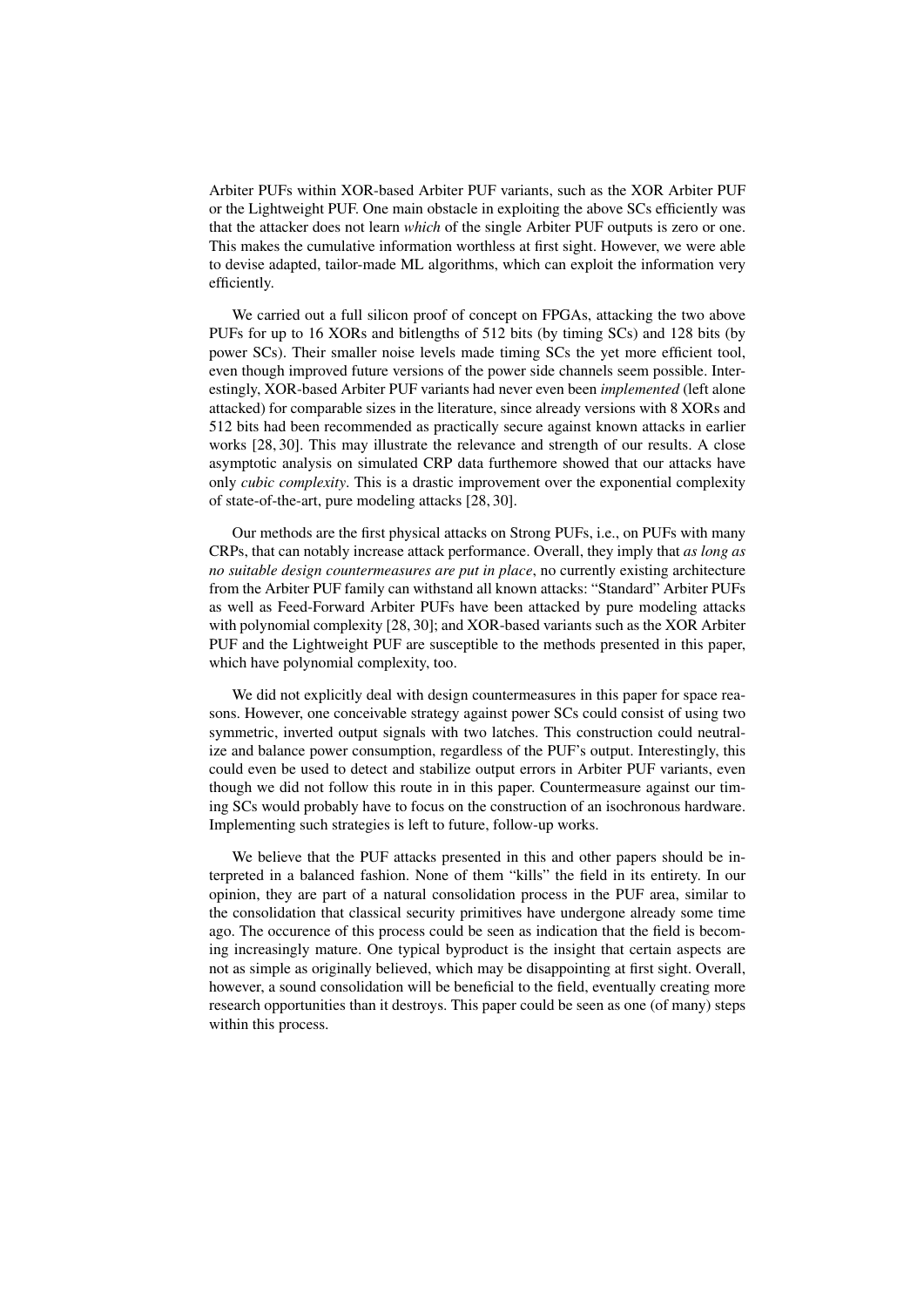## Acknowledgements

The work at the University of Massachusetts Amherst was supported in part by SRC task 1836.074, US NSF grants 0923313 and 0964641, and US DHHS grant 90TR0003/01. The work at Rice University was supported in part by NSF CCF-1116858:SHR:Small, NSF CNS-1059416:CI-ADDO-NEW: Trust-Hub, and ONR ONR N00014-11-1-0885 grants.

## References

- 1. Christopher M. Bishop, Nasser M. Nasrabadi: *Pattern recognition and machine learning*. Springer, New York, 2006.
- 2. Jeroen Delvaux, Ingrid Verbauwhede: *Side channel modeling attacks on 65nm arbiter PUFs exploiting CMOS device noise*. HOST 2013.
- 3. Jeroen Delvaux, Ingrid Verbauwhede: *Attacking PUF-Based Pattern Matching Key Generators via Helper Data Manipulation*. IACR Cryptology ePrint Archive, Report 2013/566.
- 4. Jeroen Delvaux, Ingrid Verbauwhede: *Key-recovery Attacks on Various RO PUF Constructions via Helper Data Manipulation*. IACR Cryptology ePrint Archive, Report 2013/610.
- 5. Jeroen Delvaux, Ingrid Verbauwhede: *Fault Injection Modeling Attacks on 65nm Arbiter and RO Sum PUFs via Environmental Changes.* IACR Cryptology ePrint Archive, Report 2013/619.
- 6. Srinivas Devadas: *Physical unclonable functions and secure processors*. Invited talk, Workshop on Cryptographic Hardware and Embedded Systems (CHES 2009), September 2009.
- 7. Blaise Gassend, Dwaine Clarke, Marten van Dijk, Srinivas Devadas: *Silicon physical random functions*. ACM Conference on Computer and Communications Security 2002: 148-160
- 8. Clemens Helfmeier, Dmitry Nedospasov, Christian Boit, Jean-Pierre Seifert: *Cloning Physically Unclonable Functions*. HOST 2013.
- 9. Daihyun Lim: *Extracting Secret Keys from Integrated Circuits*. MSc Thesis, MIT, 2004.
- 10. M. Majzoobi, F. Koushanfar and S. Devadas: *FPGA PUF using programmable delay lines*. IEEE Workshop Information Forensics and Security (WIFS), 2010.
- 11. Mehrdad Majzoobi, Farinaz Koushanfar, Miodrag Potkonjak: *Lightweight Secure PUFs.* IC-CAD 2008: 607-673.
- 12. Mehrdad Majzoobi, Farinaz Koushanfar, Miodrag Potkonjak: *Testing techniques for hardware security.* In Proceedings of the International Test Conference (ITC), pages 1-10, 2008.
- 13. M. Majzoobi, F. Koushanfar and M. Potkonjak: *Techniques for Design and Implementation of Secure Reconfigurable PUFs*. ACM Trans. Reconfigurable Technology and Systems, vol. 2, no.1, 2009.
- 14. M. Majzoobi, E. Dyer, A. Elnably, F. Koushanfar: *Rapid FPGA Characterization using Clock Synthesis and Signal Sparsity", International Test Conference (ITC)*. pp. 1-10, 2010.
- 15. M. Majzoobi, F. Koushanfar: *Time-Bounded Authentication of FPGAs*. IEEE Transactions on Information Forensics and Security (TIFS), vol. 6, issue 3, pp. 1123-1135, 2011.
- 16. M. Rostami, M. Majzoobi, F. Koushanfar, D. Wallach, S. Devadas: *Robust and Reverse-Engineering Resilient PUF Authentication and Key-Exchange by Substring Matching*. IEEE Transactions on Emerging Topics in Computing, 2014.
- 17. Dominik Merli, Dieter Schuster, Frederic Stumpf und Georg Sigl: *Side-Channel Analysis of PUFs and Fuzzy Extractors*. TRUST 2011.
- 18. Dominik Merli, Dieter Schuster, Frederic Stumpf, Georg Sigl: *Semi-invasive EM attack on FPGA RO PUFs and countermeasures*. ACM Workshop on Embedded Systems Security (WESS'11), 2011.